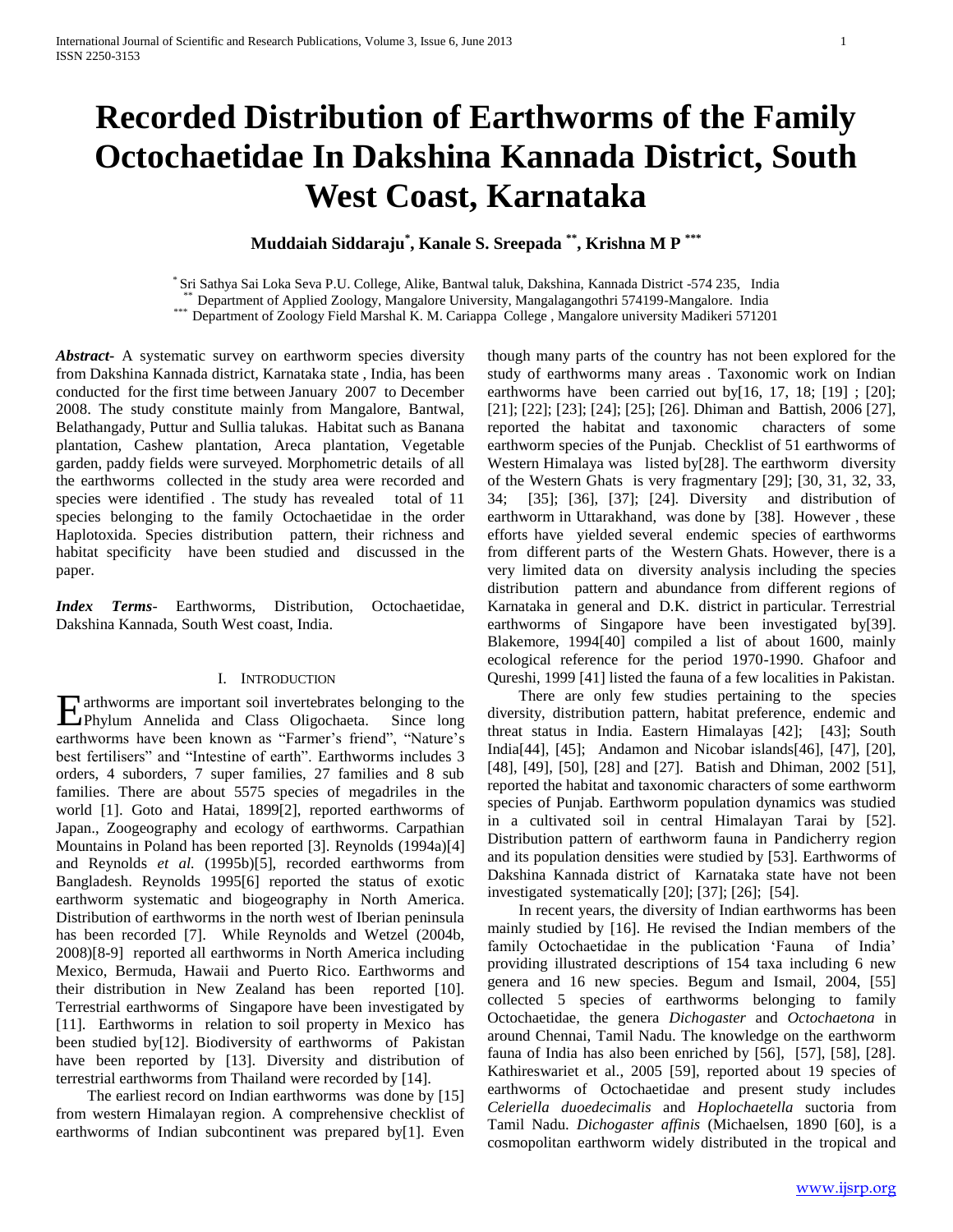temperate regions around the world [61]. It has been reported from India [62], Burma (= Myanmar)[63]; [62], Thailand [64], [62], Cambodia, Laos, Vietnam [1], Hainan Island [65], Sumatra, Flores [66], Australia [67], New Caledonia [62], Pacific Islands [61], Mexico [68], Central America, Brazil, Africa, Madagascar [62], and Canary Islands [69]. Shen, et al., 2008 [70]

recorded *Dichogaster affinis* as a new record from the Centro Western Taiwan.

II. STUDY AREA



**Fig. 1 Map of study area**

 Dakshina Kannada is an important district of Karnataka state situated on the western coast of India . It is long narrow strip of territory and from east to west it is broken low plateau, which spreads from the western ghats to the Arabian sea. Dakshina Kannada district has an area of 4866 square kilometer which stretch from  $12^{\circ}$  57' and  $13^{\circ}$  50<sup>1</sup> north latitude and  $74^{\circ}$  &  $75^{\circ}$  50<sup>1</sup> east longitude. The district is divided in to 5 taluks Mangalore, Bantwal, Belthangady, Puttur and Sullia. It is bordered by Udupi District to north, Chikkamangaluru district to north east and Kasaragod district in Kerala to the south. The Arabian sea bounds it on the west. Mangalore is the head quarters and chief city of the district(Fig.1). The climate of the district shares the wider climatic pattern of the other West Coast districts of India. It is characterized by excessive humidity (78%) during the greater part of the year.

#### III. MATERIALS AND METHODS

 A systematic earthworm species diversity survey was conducted at regular interval between January 2007 to December 2008 in the study area. Habitat such as coconut

plantation, vegetable garden, areca plantation, banana plantation, cocoa and rubber plantations, flowering gardens and few lentic and lotic water bodies have been selected for earthworm species collection. Sampling were done in triplicate using the quantitative modified hand sorting standard methods of surface 30x30cm area. Later, soil was excavated up to 30 cm depth in each sampling point and available earthworms were collected. Specimens were fixed in 30% alcohol for about 2 minutes for anesthetizing and then transferred to 10% formalin solution for permanent preservation. Earthworms were dissected out immediately after alcohol treatment to study the internal anatomical features for identification. The specimens were deposited in the department museum. Earthworms were identified with the help of monographs and other available literature on the subject [33][62][17] and [1].

#### IV. RESULTS AND DISCUSSION

 Earthworm survey conducted in 5 different taluks of Dakshina Kannada District revealed occurrence of 5 genera and 11 species belonging to family Octochaetidae collected from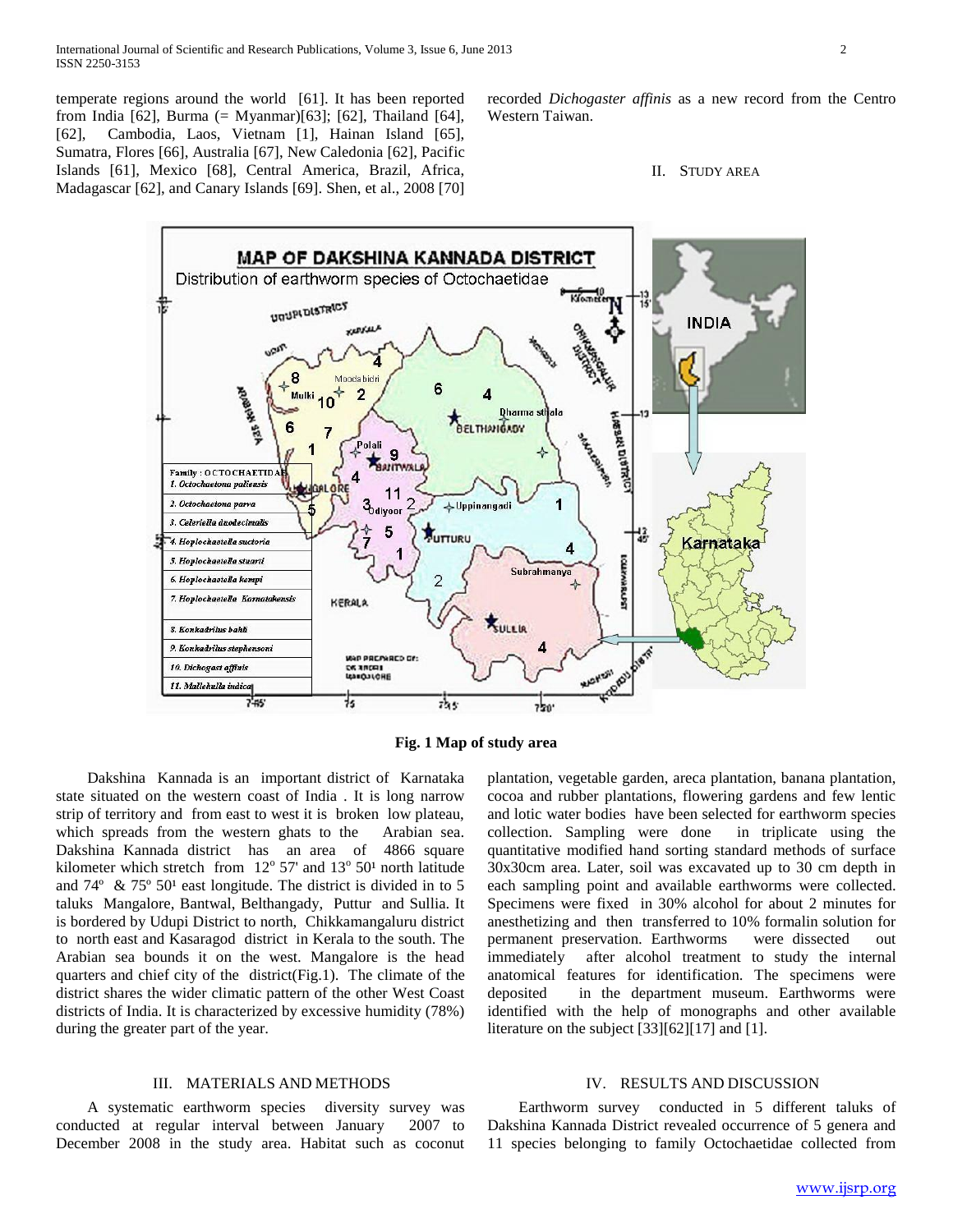different habitats such as forest litter, Banana, Areca, Cashew plantations, vegetable gardens and edges of rivers. Species such as *Octochaetona paliensis, O. parva, Celeriella duodecimalis, Hoplochaetella suctoria* , *H. stuarti* , *H. kempi* , *H. Karnatakensis* , *Konkadrilus bahli, K. stephensoni, Dichogaster affinis* and *Mallehulla indica* were collected from the study area and comprises 7.14% species (154 species Indian Octochaetids-Julka, 1988 [17]. Systematic seasonal data has shown that in Mangalore, Belthangady and Bantwal taluk , the density density of earthworms was found to be very rich . *Octochaetona paliensis* and *Octochaetona parva* are more abundant in agricultural habitat of both Mangalore and Bantwal taluk. *Celeriella duodecimalis* collected from residential area of Bantwal taluk only. *Hoplochaetella suctoria* and *Hoplochaetella stuarti* were abundant in all 5 taluks collected from the habitat such as vegetable gardens and garden leaf litter. *Hoplochaetella kempi* were abundant in banana plantation of Belthangady taluk . *Konkadrilus bahli* was collected from paddy filed of Mangalore and Belthangady talukas and *Konkadrilus stephensoni* was collected from cashew plantation and manure heap only from Bantwal taluk. *Mallehulla indica* was abundant in garden leaf litter and cashew plantation of Mangalore and Puttur taluks. *Dichogaster affinis* was collected in areca nut and coconut plantations of Mangalore and Puttur taluks.

 Julka, 1988 [17], reported 18 species of earthworms belonging to the genera *Hoplochaetella* from different places of India and Blakemore, 2006 [1] based on work of Stephenson, 1923 [33], Julka, 1988 [17], Kathireswari et al., 2005 [59], listed 19 species of Hoplochaetella. Present study recorded 4 species such as *H. suctoria, H. staurti, H.kempi* and *H.karnatakensis.* Of these *H. suctoria* has been reported from Goa and Karnataka (Moodabidri) and *H. staurti,* recorded from Tamil Nadu and Nandi Hills of Karnataka. *H. suctoria* and *H. staurti* are identical in appearance of suckers but clitellum is indistinct in *staurti*. Likewise spermathecae is polydiverticulate in *staurti* and *suctoria* but is bit shorter in *suctoria.* Two new species, *bahli* and *lavellei* of *Hoplochaetella* were also reported by [71]. Six species of *Konkadrillus* reported by [17] and [1], from India. Present study also recorded *K.bahli and K. stephensoni. K.bahli* which has been also reported from Goa and Karnataka and *K. stephensoni* recorded from Karnataka (Kotegehar, Tirthahalli, Castle rock). Two new species, *K. shimogensis* and *K. gatesi* reported by [71]. 15 species in the genera *Octochaetona* were recorded by Julka, 1988 [17] and included in the check list prepared by Blakemore, 2006 [1] from India. Present study reported 2 species namely *Octochaetona paliensis and O. parva* which has been reported earlier from Andhra Pradesh (Nellore, Ongole). Julka, 1988 [17] reported 7 species of earthworms belonging to genera *Celeriella* from Tamil Nadu, Andhra Pradesh and present study recorded *Celriella duodecimalis*. About 6 species of *Dichogaster (Diplothecodrilus)* were reported from India[17], from Bangladesh[72], America [73] [1], Tamil Nadu [24], and the present study reports *Dichogaster afjinis* from south India. In the genus *Mallehulla* only one species *Mallehulla indica* was reported from Karnataka [37] and Maharashtra[17]. The same species has been recorded in the literate soil with pH 6 under decaying leaves of *Mangifera indica* and *Colocasia s*p. at Bantwal taluk.

## V. TAXONOMY

## *Octochaetona paliensis* **(**Stephenson, 1920)(Fig. 2).

 *Octochaetona paliensis* Stephenson, 1920 ; *Octochaeteus phillotti* Michelsen, 1907 ; *O. paliensis* Stephenson, 1920; *O. paliensis var riparius* Stephenson, 1920; *O.ganeshe* Stephenson 1923; *O. paliensis var riparius* Stephenson, 1923; *O. phillotti*  Stephenson,1923; *O. paliensis Gates,* 1962.

 **Diagnosis:** *Length*: 92-110 mm; *Width*: 4-5 mm; *Segments*: 129-198 with much secondary annulation in preclitellar region after 5; *Colour*: unpigmented ; *Prostomium*: open epilobous; *Setae*: lumbricine**,** 8 per segment; *Clitellum*: annular, bright yellow orange brown in 13-17 segments, setae retained, furrows obscured; *Male pores*: a distinct bilateral folds in a circular hollow cavity at  $\frac{1}{2}$ 17- $\frac{1}{2}$ 19 regions, probably on 18, in seminal grooves which run vertically from slight prostatic porophores on 17 and 19; *Female pores*: paired anterio-ventral depressed groove on 14; *Spermathecal pores*: two pairs, intrasegmental, mid-ventral in 8 and 9 in small co-joined pad-like papillae; *Spermathecae*: clavate ental diverticulum; *Testes* and *male funnel* : free in 10 and 11; *Nephridia*: numerous micro mesonephroid in each segment; *Genital markings*: median paired on 18; *Caecae*: absent. *Typhlosole*: in 22 - 23 to 84-93.

 **Habitat:** Agricultural - banana plantation and residential habitats-house hold area and fforest leaf litter.

 **Distribution:** *Mangalore-* Moodabidri; *Puttur*-Puttur. Earlier Rreported from Madhya Pradesh, Maharasthra, Hyderabad , India (Julka, 1988) [17], Rajasthan, India (Triparthi and Bhardwaj, 2004) [74]. This is the first record from Karnataka.

 **Remarks:** Octochaetids are referred to Monogaster (African), Octochaetona (Indian), Octochaetus ( Australia/New Zealand) [75].

**Recorded months:** June to August .

## *Octochaetona parva*(Gates, 1945).

 *Octochaetoides parvus* Gates, 1945; *Octochaetona parva* Gates, 1962 *.* 

 **Diagnosis:** *Length*: 70-80 mm; *Width*: 3-5mm; *Segments*: 80-88; *Colour*: unpigmented; *Prostomium*: open epilobous; *Setae*: lumbricine, 8 per segment; *Clitellum*: bright yellow orange, annular: 13-17, setae retained, furrows obscured; *Male pores*: a circular hollow from ½ 17 - ½ 19; probably on 18, in seminal grooves which run vertically from slight prostatic porophores on 17 and 19; Male genital field indistinct; *Female pores*: paired anterio-ventral depressed groove on 14; *Spermathecal pores*: two pairs: intra-segmental, mid-ventral in 8 and 9 in small co-joined pad-like papillae; *Spermatheca*e: clavate ental diverticulum duct shorter than ampulla; *Testes* and *male funnel*: in 10 and 11; *Seminal vesicles*: in 11 and 12; Nephridia: numerous micro mero-nephridia in each segment; *Genital markings*: unpaired on 20/21/22; *Caecae* and *Typhlosole*: indistinct.

 **Habitat:** Agricultural -banana plantation and residential habitats - vegetable gardens (Ladies finger)

 **Distribution:** *Mangalore-*Moodabidri; *Bantwal-*Adyanadka, Arikepdavu, Saardka; *Puttur*-Puttur. Earlier Recorded from Andra Pradesh, India (Julka, 1988) [17]. This is the second record from India. Endemic to India.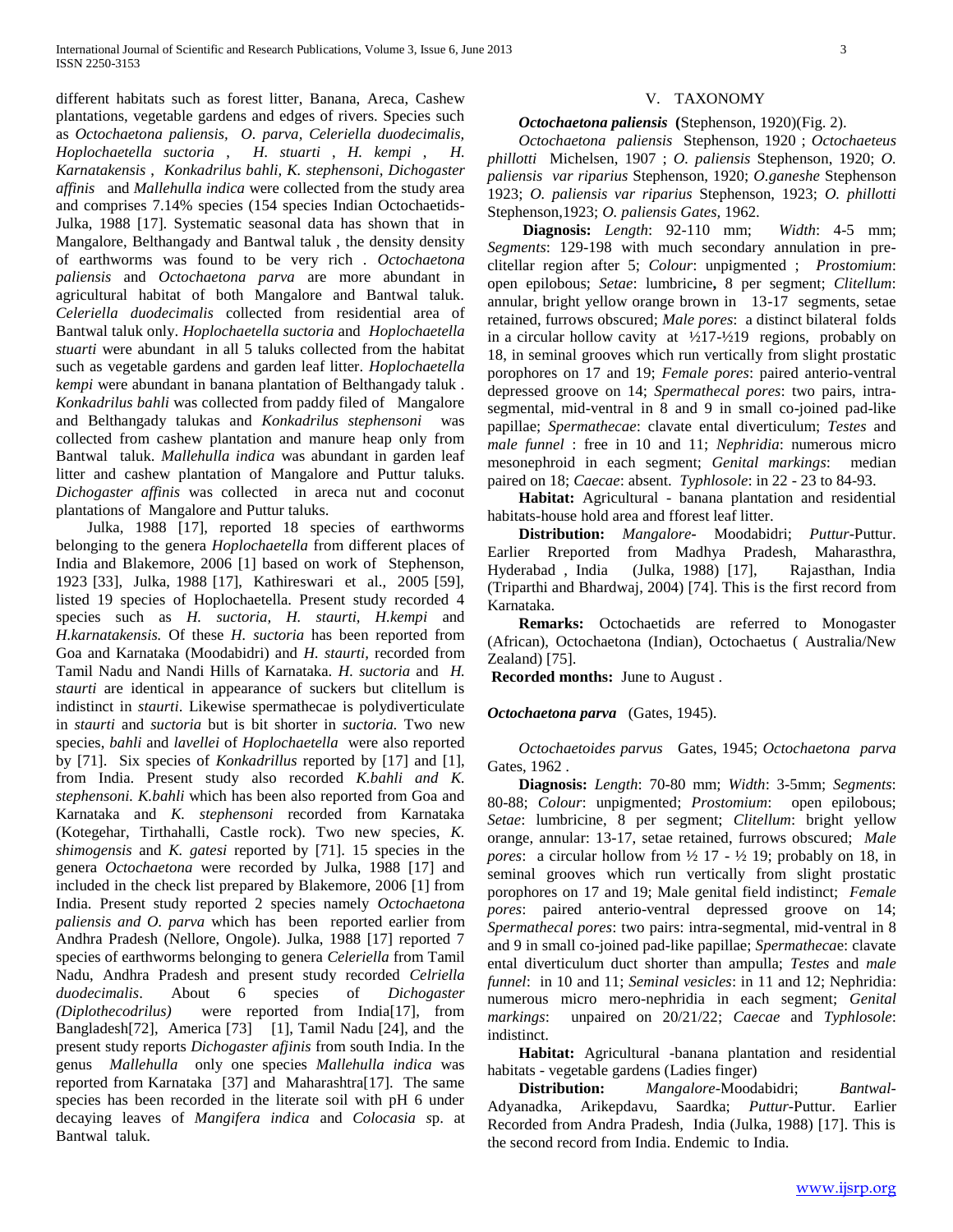## **Recorded months**: June to October.

#### *Celeriella duodecimalis*Michelsen, 1907.

 *Celriella duodecimalis* Michelsen, 1907; *Spenceriella duodecimalis* Stephenson, 1923; Stephenson, 1924; *Celriella duodecimalis* Gate*s,* 1958.

 **Diagnosis:** *Length*: 82-160 mm; *Width*: 2.5**-** 3 mm; Segments: 119-127; *Colour*: dorsal dark brown and ventral pale; *Prostomium*: open epilobous; *Setae*: numerous, lumbricine; *Clitellum*: annular in ½ 13-17; *Male pores*: minute, combined male pore and prostatic pores, discharging at the centres of paired, spheroidal porophores on the 18; *Female pores*: one pair in between aa line on 14; *Spermathecal pores*: minute in 7/8. *Spermathecae*: paired in 8, with a digitiform ectal diverticulum which is three-fourth as long as combined length of the duct and ampulla; *Testes* and *male funnels* : in 10 and 11; *Seminal vesicles*: racemose type; *Genital markings* : absent; *Caecae* and *Typhlosole* : indistinct.

**Habitat:** Residential habitat- flower garden soil.

 **Distribution:** *Bantwal*-Alike, Vittal. Reported earlier from Tamil Nadu, Andra Pradesh, India (Julka, 1988 [17]; Kathireswari et al*.*, 2005 [59]. First record from Karnataka. **Recorded months:** June.

## *Hoplochaetella suctoria*Stephenson, 1917

 *Hoplochaetella suctoria* Stephenson, 1917; *Erythraeodrilus suctorius* Stephenson, 1923; *Hoplochaetella suctoria* Gates, 1940.

 **Diagnosis:** *Length*: 140-210 mm; *Width*: 6-8 mm; *Segments*: 119-145; *Colour*: dorsal dark brown and ventral pale; *Prostomium*: open epilobous; *Setae*: perichaetine, numerous; *Clitellum*: annular, in 13-16; *Male pores*: combined male pore and prostatic pores minute quadriprostate on 17/18 and 18/19; *Female pores*: on 14; *Spermathecal pores*: minute, 2 pairs on 8; *Spermathecae*: 2 pairs each with a circle of 15-20 ventrally directed adherent to the duct, digitiform diverticula; *Genital markings*: without central aperture on 8 and 9; *Testes* and *male funnels*: in 8 and 9, enclosed in unpaired sacs, formed by the peripheral union of the septa 9/10/11/12; *Seminal vesicles*: in 9,10 and 12; *Vasa deferentia* : enclosed into ejaculatory bulbs before opening into the prostatic ducts; *Caecae*: absent; *Typhlosole*: in 22-24 to 118.

 **Habitats**: Forest -leaf litter, agricultural -banana plantation, and residential habitats- vegetable gardens(Ladies finger)

 **Distribution:** *Mangalore*- Konaje , Moodabidri ; *Bantwal*-Bairikatte, Kanathadka, Kanyana. Reported earlier from Karnataka and Goa, India [17]. Probably endemic South Indian species .

**Recorded months:** January to December.

## *Hoplochaetella stuarti* **(**Bourne,1886).

 *Perichaeta stuarti* Bourne, 1886; *Hoplochaetella stuarti* Bourne, 1887;Beddard, 1890; Michelsen, 1900; Stephenson,1923; Gates, 1940.

 **Diagnosis**: *Length*: 100-162 mm; *Width*:5- 6 mm; *Segments*: 100-119; *Colour*: dorsal dark brown colour ventral pale; *Prostomium*: open epilobous, open tongue; *Setae*: numerous – perichaetine; *Clitellum*: annular with clear segments, ½ 13-16; *Male pores*: combined male pore and prostatic pores minute quadriprostate on 17/18 and 18/19; *Female pore*: on 14; *Spermathecal pores*: 2 pairs on 7 and 8 and minute; *Spermathecae*: polydiverticulate**,** 2 pairs each with a circle of 15-22 glove shaped diverticula, each diverticula with 6- 12 digitiform seminal chambers; *Testes* and *male funnels* in 10 and 11, enclosed in unpaired sacs, formed by the peripheral union of the septa 9/10/11/12; *Genital markings*: indistinct; *Caecae*: 4 pairs, dorsolateral in 25; *Typhlosole*: located on 22-24 to 84-86.

 **Habitat:** Agricultural -banana plantations, and residential habitats-garden leaf litter.

 **Distribution:** *Mangalore*- Konaje, *Bantwal* - Kanathadaka. Kanyana. Reported only from andi hills, in Karnataka and Yercaud, in Tamil Nadu , South India [17];[59]). **Recorded months:** June – October .

## *Hoplochaetella kempi*Stephenson, 1917.

 *Hoplochaetella kempi* Stephenson, 1917; *Erythraeodrilus kempi* Stephenson, 1923*; Hoplochaetella kempi* Gates, 1940; Chapman, 1940.

 **Diagnosis:** *Length*: 75-200 mm; *Width*: 5-6 mm; *Segments*: 98-120; *Colour*: dorsal dark red; *Prostomium*: open epilobous, tongue open; *Setae*: Perichetine numerous (39-79); *Clitellum*: annular type in 13-16; *Male pores*: combined male pore and prostatic pores minute quadriprostate on 17/18 and 18/19; *Female pores*: on 14; *Spermathecal pores*: minute, 2 pairs on 8; *Spermathecae*: 2 pairs each with a circle of 15-20 ventrally directed adherent to the duct, digitiform ental diverticula; *Testes* and *male funnels*: in 10 and 11 enclosed in unpaired sacs; *Vasa deferentia*: enlarged into ejaculatory ducts. *Genital markings* : oval unpaired with out central aperture lateral to male pore lines; *Caecae*: absent.; *Typhlosol*e*:* in 22/24 to 75/99.

 **Habitat:** Forest-leaf litter, agricultural -banana plantation and residential habitats- garden leaf litter.

 **Distribution:** *Mangalore*-Moodabidri.; *Belthangadi*-Ujire, Bangadi, Kakkinje, Laila, Madantyar, Guruvayana kere, Punjalakatte, Ballamanja. Reported earlier from Talewadi, Moodabidri, Karnataka, India [17].

**Recorded months**: July to October.

#### *Hoplochaetella Karnatakensis* Julka, 1983.

*Hoplochaetella karnatakensis* Julka, 1983

 **Diagnosis:** *Length*: 70-80 mm; *Width*: 3-4mm; *Segments*: 99- 103; *Colou*r: dorsal dark brown, ventral pale; *Prostomium*: open epilobous; *Setae* : perichaetine*,* numourous; *Clitellum*: annular, ½ 13-½ 16; *Male pores*: combined male pores and prostatic pores minute quadriprostate on 17/18 and 18/19 at centre of depressed oval porophores; *Female pores*: on 14; *Spermathecal pores*: minute, 2 pairs on 8 and 9; *Spermathecae*: 2 pairs each with a circle of 15-20 ventrally directed adherent to the duct, digitiform diverticula; *Testes* and *male funnels*: in 10 and 11, enclosed in unpaired sacs; *Seminal vesicles*: in 9,10 and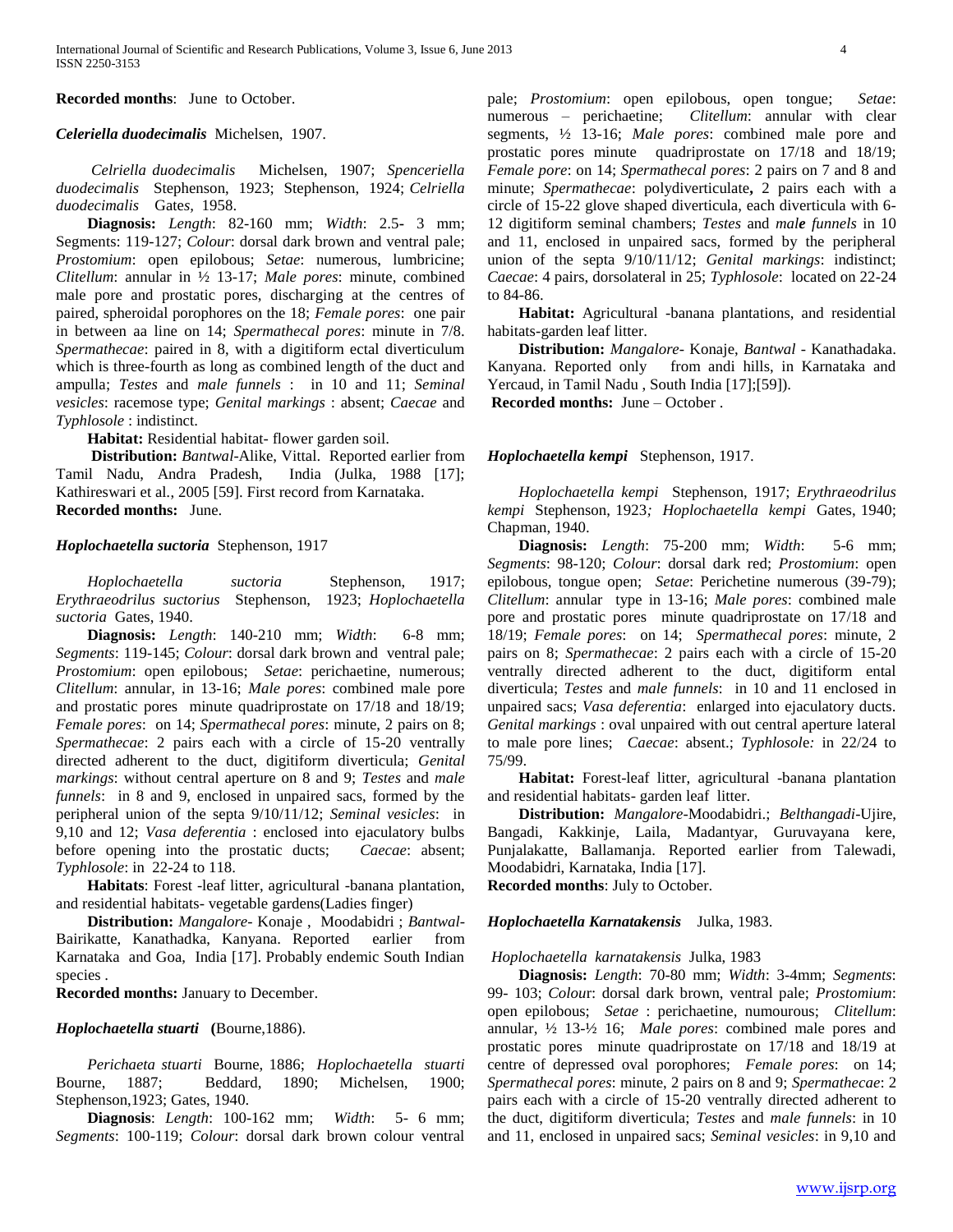12, *Vasa deferentia*: enlarged into ejaculatory ducts; *Genital markings* : single without central aperture on 19; *Caecae*: absent; *Typhlosole* : 13-85.

Habitat: Residential habitats-areca plant pit.

 **Distribution:** *Mangalore*- Konaje; *Bantwal*- Alike, Bairikakatte. Reported earlier from Kemmengundi, in Karnataka, India [17]. Endemic to India. **Recorded months :** July to October.

# *Konkadrilus bahli* **(**Soota and Julka, 1972).

*Konkadrilus bahli* (Soota and Julka, 1972).

 **Diagnosis:** *Length*: 110-140 mm; *Width*: 3mm; *Segments*: 240-260; *Colour*: pinkish orange; *Prostomium*: closed epilobic; *Setae*: lumbricine, 8 per segment; *Clitellum*: annular*,* **½**13-17; *Male pore*: minute , on 18; *Seminal grooves* : median slightly concave between setal arcs of 17 and 19; *Female pores*: paired on 14, anteromedian to a line; *Spermathecal pores*: large, transverse slit in 7/8/9 at ab line; *Genital markings*: oval, paired on 17-19; *Spermathecae*: shortly stalked, spheroidal, ental diverticulum, duct longer than ampulla. *Genital markings*: oval, paired in 15/16/17, 19/20-23/24 at aa line; *Testes* and *male funnels*: in 10 and 11; Caecae: absent; *Typhlosole*: in 20-21 to 75.

 **Habitat:** Agricultural - paddy field , near edges of river and residential habitats-banana plant pit.

 **Distribution:** *Mangalore*-Mulki , Moodabidri . Reported earlier from Karnataka and Goa [17]. **Recorded months:** July to October.

*Konkadrilus stephensoni* **(**Soota and Julka, 1972).

 *Konkadrilus stephensoni* Soota and Julka, 1972; *Howascolex stephensoni* Soota and Julka, 1972.

 **Diagnosis:** *Length*: 90mm; *Width*: 3mm; *Segments*: !40- 156; *Colour*: pinkish orange; *Prostomium*: closed epilobic; *Setae*: lumbricine, 8 per segment; *Clitellum*: annular, ½ 13-16; *Male pore*: minute, median on 18; *Female pores***:** paired on 14 anteromedian; *Spermathecal pores*: minute, transverse slit on 8-9 or intersegmental in 7/8/9, at b line; *Spermathecae*: shortly stalked, spheroidal, ental diverticulum, duct longer than ampulla; *Testes* and *male funnels*: in 10 and 11; *Genital markings*: oval, paired.17-19; *Caeca*: absent; *Typhlosole*: 22-21 to 71-96.

 **Habitat:** Agricultural -cashew plantation and residential habitats- manure heap.

 **Distribution:** *Bantwa*l- Katukukke, Adyanadka. Reported earlier from Karnataka and Goa [17]. **Recorded months**: June – October.

## *Dichogaster* **(***Diplothecodrillus***)** *affinis* **(**Michelson, 1890).

 *Dichogaster affinis* Michaelsen, 1890; *Benhamia affinis* Michelesen , 1890; *Benhamia mexicana* Rosa, 1891; *Benhamia floresiana* Horst, 1893; *Dichogaster affinis* Michelesen, 1900; Stephenson , 1917, 1923, 1931b; Gates, 1942, 1958, 1961,1972; Easton 1984; Talavera, 1992: Hendrix and Bohlen 2002;

*Dichogaster sinuosus* Stephenson , 1931a, 1931b; *D*. *sinicus*  Chen, 1938. (= *Dichogaster sinensis* Chen, 1938).

 **Diagnosis:** *Length*: 84 mm; *Width*: 2.5-3mm; *Segments*: 110- 150; *Colou*r*:* pigmentless but anterior appears pinkish red; *Prostomium*: closed epilobus, v shaped notch; *Setae*: lumbricine, 8 per segment, small closely paired on ventrum; *Clitellum*: saddle-shaped, on13-21; *Male pores*: in tumid seminal grooves on 18 which are on vertically from raised prostatic porophores on 17 and 19; *Female pores*: paired just anterior to setae in raised pad on 14 which reaches to 13/14-14/15; *Testes* and *male funnels* : unpaired sacs in 10 and 11; *Seminal vesicle*s: reduced in 11 and 12; *Spermathecal pores*: two pairs in 7/8 and 8/9, medioventral, in line with setae on ab. *Spermathecae*: two pairs, small each with wide duct bearing mid length on anterior wall, a shot –stalked bulbous iridescent diverticula and terminating in a spherical or deformed yellowish ampulla; *Prostates*: 2 pairs in 17 and 18; *Genital markings*: not seen; *Caecae* : absent ; *Typhlosole* : in 21 to 68.

 **Habitat:** Agricultural -arecanut plantation, coconut plantation , near edges of small streams and residential habitatsbanana plant pit.

 **Distribution:** *Mangalore*- Surathkal, Moodabidri. Reported earlier from Myanmar [62], [76]; Karnataka, Arunachala Pradesh, Kerala, in India, Sri Lanka, Myanmar, Thailand [17], Australia [40], Florida [77], Guadeloupe [78], Tamil Nadu [24], Taiwan [70], Mexico [9], Nicaragua [79]. **Recorded months:** June – October .

*Mallehulla indica* (Julka and Rao, 1982)(Fig.3).

*Mallehulla indica* Julka and Rao, 1982 .

 **Diagnosis:** *Length*: 50-130 mm; *Width*: 2. 5**-** 4 mm; *Segments*: 100-112; *Colour*: dorsal brown colour, ventral pale; *Prostomium*: closed epilobous; *Setae*: perichaetine, numerous ; *Clitellum*: annular , ½ 13-½ 16; *Male pores*: paired in seminal grooves on 18 prostatic pores paired on 18-19; *Seminal grooves* : slightly concave between setal arces of 17-19; *Female pore*: single median on 14; *Spermathecal pores*: paired, small transverse slits in 7/8/9; *Spermathecae*: in 8 and 9, with a small ental diverticulum; *Testes* and *male funnel* : in unpaired ventral sacs in 9 and 12, 4 pairs of penial setae are clearly visible and ornamented; *Genital markings*: absent; *Prostate* : paired in 17 and 19; *Caecae*: absent; *Typhlosole*: in 27-30 to 44-54.

 **Habitat:** Forest- leaf litter, agricultural-cashew plantation, and residential habitats- garden leaf litter .

Distribution**:** *Bantwal-* Katukukke, Adyanadka. Reported earlier from Maharashtra, India [17].

 **Remarks :** Type locality. Recorded from Moodbidri, Tirtahalli, Kotegehar, Udupi and Venoor , Mercara in Karnataka [37].

**Recorded months :** June – November .

#### VI. REPRESENTATIVE EARTHWORM SPECIES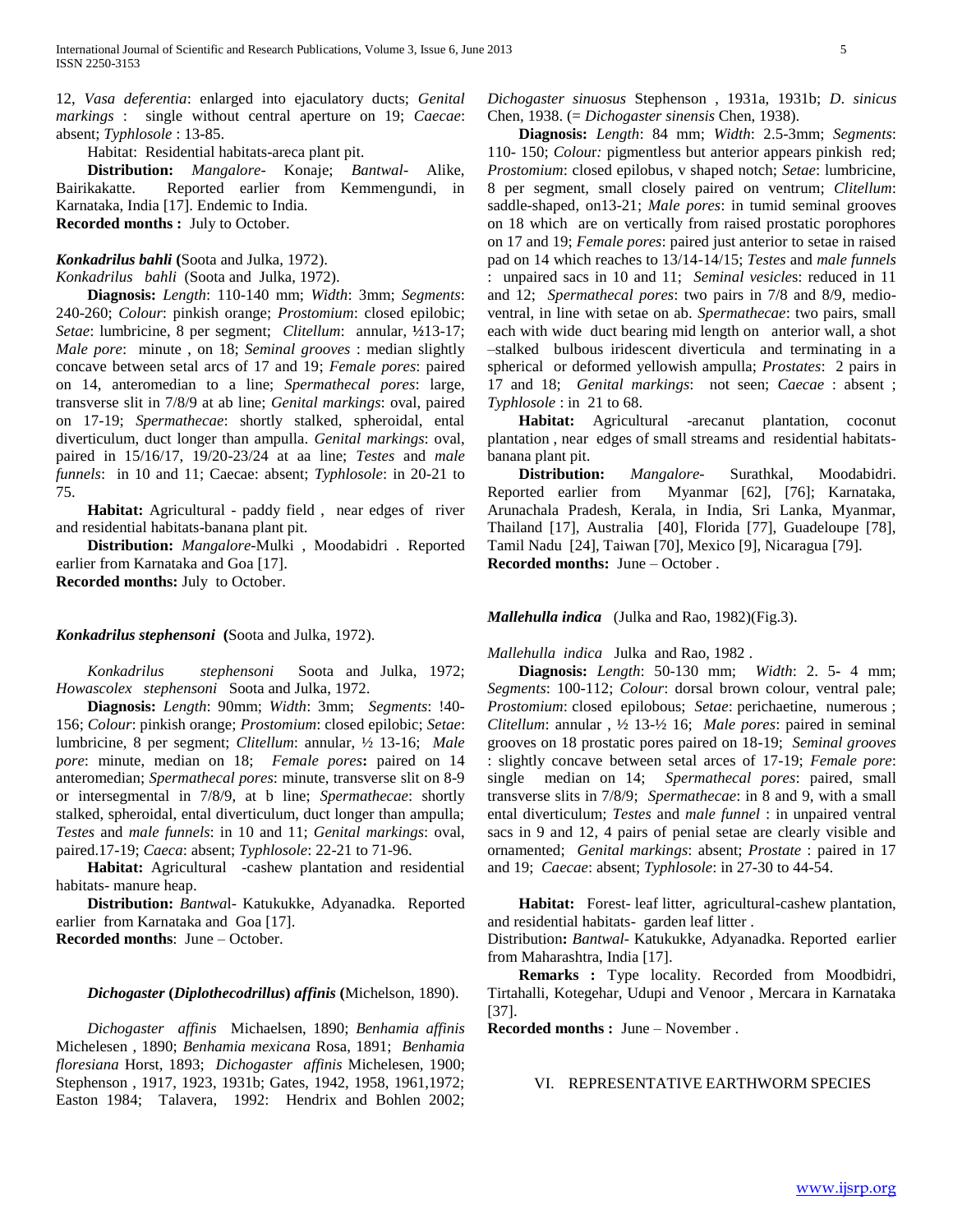

**Fig.2.** *Octochaetona paliensis***: A. External morphology B. Preclitellar region C. Clitellum and male female genital fields.**



**Fig. 3.** *Mallehulla indica***: A.External morphology B. Preclitellar region C. Clitellum and male genital field with female pore. D. Penial setae.**

# ACKNOWLEDGEMENTS

 The authors wish to thank the Chairman, Department of Applied Zoology, Mangalore University for the facility and the Chairman, Sri Sathya Sai Loka P.U. College, Alike, Bantwal Taluk, Dakshina Kannada District. Karnataka state. India

#### **REFERENCES**

[1] R.J. Blakemore, (2006 Vol. II and Supplemental). Chapters in: *A Series of Searchable Texts onEarthworm Biodiversity, Ecology and Systematics from Various Regions of the World.* General editors: Masamichi T. Ito, Nobuhiro Kaneko. CD-ROM publication by Soil Ecology Research Group, Graduate School of Environment & Information Sciences, Yokohama National University, 79-7 Tokiwadai, Yokohama 240-8501, Japan. Online website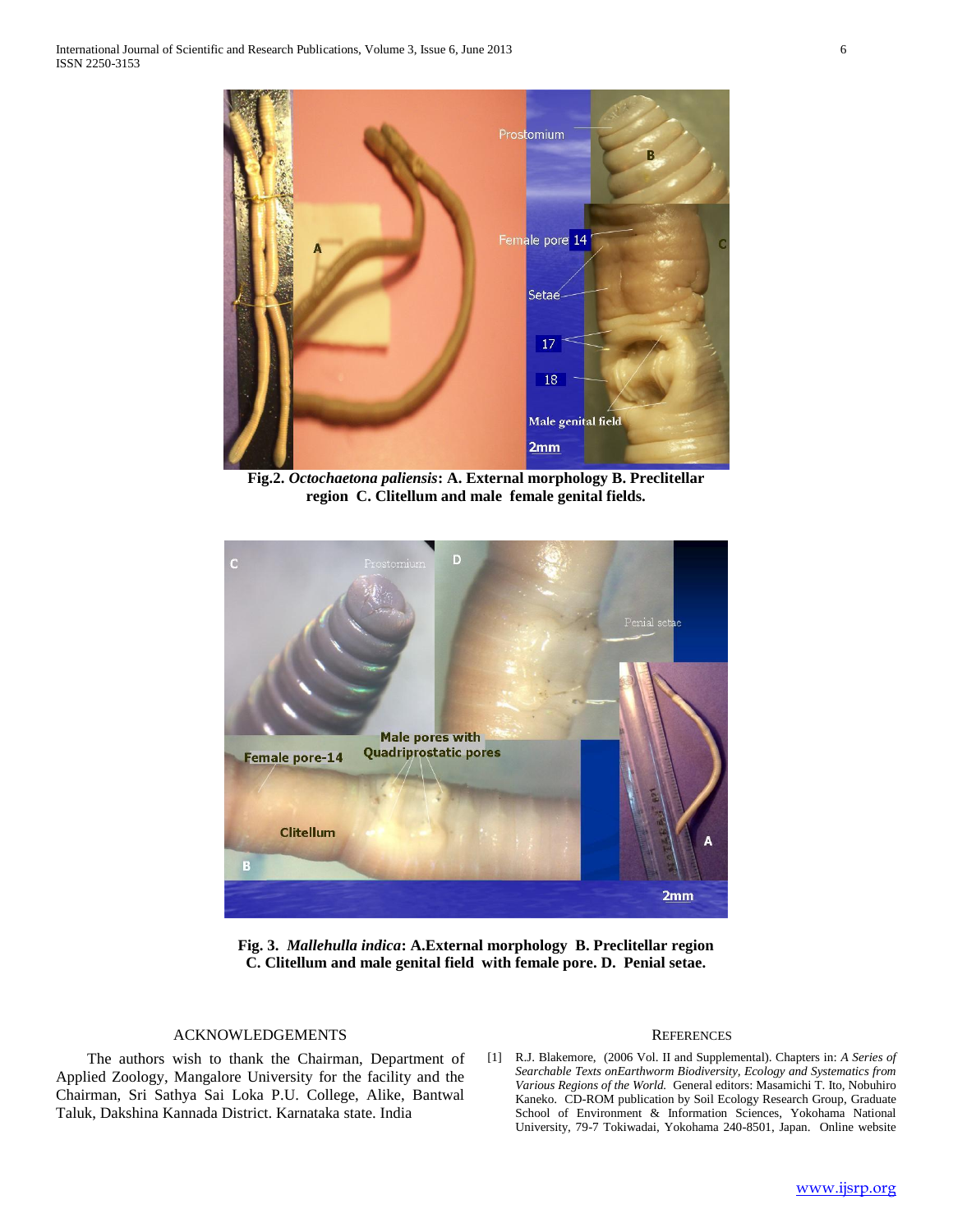here: http://bio-co.eis.ynu.ac. jp/eng/database/ earthworm/ [June, 2006; Supplemental August, 2006].

- [2] S. Goto, and S. Hatai, New or imperfectly known species of earthworms. No. 2. *Annotations Zoologicae Japonenses* 1899, 3:13-24.
- [3] K. Kasprzak, Zoogeography and habitat distribution of earthworms (Lumbricidae) and enchytraeids (Enchytraeidae) of the Carpathian Mountains (Poland). *Misc. Zool.,* 1989, 13: 37-44.
- [4] J. W. Reynolds, Earthworms of the world. *Global Biodiversity* 1994a, 4:11- 16.
- [5] J. W. Reynolds, J.M. Julka, and M.N. Khan, 1995b. Additional earthworm records from Bangladesh (Oligochaeta: Glossscolecidae, Megascolecidae, Ocnerodrilidae and Octochaetidae). *Megadrilogica* 1995a, 6(6) 51-62.
- [6] J.W.Reynolds, The status of exotic earthworm systematics and biogeography in North America. *Megadrilogica* 1995, 73: 244.
- [7] F.Monroy, M. Aira, J. Dominguez, and F. Morino, Distribution of earthworms in the north west of the Iberian Peninsula. *European Journal of Soil Boil.,*2003, 39(1) :13-18.
- [8] J.W. Reynolds, and M.J. Wetzel, Terrestrial Oligochaeta (Annelida: Clitellata) in North America north of Mexico. *Megadrilogica* 2004a, 9(11):71-98.
- [9] J.W. Reynolds, and M.J. Wetzel, Oligochaeta (Annelida: Clitellata) in North America, including Mexico, Puerto Rico, Hawaii, and Bermuda. *Megadrilogica* 2008, 12(12):167-208.
- [10] P.M. Fraser, P.H. Williams, and R.J. Haynes, Earthworm species, population size and biomass under different cropping systems across the Canterbury plains, New Zealand. *Applied Soil Ecology.* 1996, 3 (1): 49-57.
- [11] H.P. Shen, and D.C. Yeo, Terrestrial earthworms from Singapore. The *Raffles Bulletin of Zoology* 2005, 53(1):13-33.
- [12] E. Huerta, J.R. Olan , I.E. Castillo, E.M. Meneses, M.C. Mondragon, R.G. Hernandez, and S. Uribe, Earthworms and soil properties in Tabsco, Mixico. *European Jou. Soil. Biol.* 2007, 43(1):190-195.
- [13] A. Ghafoor, M. Hassan, and Z.H. Alvi, Biodiversity of earthworm species from various habitats of district Narowal. *Pakistan. Int. J. Agric. Biol.* 2008, 10:681-684.
- [14] P. Somniyam, and P. Suwanwaree, The diversity and distribution of terrestrial earthworms in Sakaerat environmental research station and adjacent areas, Nakhon Ratchasima, Thailand. World Applied Sciences Journal 2009, 6(2):221-226.
- [15] A.G. Bourne, On certain earthworms from the western Himalayas and Dehra Dun. *Journal of the Asiatiic Society of Bengal* 1889, 58:110-117.
- [16] J.M. Julka, A new genus and species of earthworm (Octochaetidae: Oligochaeta) from south India. *Geobios* 1983, 2: 48-50
- [17] J.M. Julka, The fauna of India and the adjacent countries. Megascolecidae: Octochaetidae (Earthworms) Haplotaxida, Lumbricina:Megascolecida Octochaetidae xiv, *Zoological Survey of India*, Calcutta. 1988, PP-400.
- [18] J.M. Julka, and R. Paliwal, A new species of *Perionyx* Perrier (Megascolecidae, Oligochaeta) from northwest Himalaya, India. *Journal of the Bombay Natural History Society* 1993, 90(3):461-462.
- [19] S.A. Ismail, Vermicology: *Biology of Earthworm*. Hyderabad, India: Orient Longman 1997, pp 92.
- [20] B.R.C.Rao, In: "Studies on the biological and ecological aspects of certain Indian earthworms" – A Ph.D thesis submitted to the degree of doctor of philosophy of Mysore University -1979.
- [21] G. Tripathi, and P. Bhardwaj, Earthworm diversity and Habitat preferences in Arid regions of Rajasthan. *Zoos Print Jour.* 2004, 17(7):1515-1519.
- [22] A. Sathianarayan, and A.B.Khan. Diversity,distribution and abundance of earthworms in Pandicherry region. *Tropical Ecology*. 2006, 47(1):139-144.
- [23] J.M. Julka, Earthworm diversity and its role. In: *Agroecosystem*; *VII National symposium on soil biology and ecology* 2001, pp 13-17
- [24] P. Kathireswari, and J.M. Julka, First record of earthworms *Perionyx*  ceylansis and *Eukerria kuekenthali* (Annelida: Oligochaeta) from Mainland and India. *Megadrilogica* 2008, 12(8): 117-120.
- [25] P.S. Chaudhuri, S. Nath, and R. Paliwal, Earthworm population of rubber (*Hevea brasiliensis*) plantation in Tripura, India. *Tropical Ecology* 2008, 49(2):225-234.
- [26] M. Siddaraju, and K.S. Sreepada Diversity of earthworms in Dakshina Kannada District, and their utilization in solid waste management. *In:3*<sup><sup>rd</sup></sup>International Conference on Genetics and molecular diagnosis in

Modern medicine and biology. Mangalore: Yenopaya Univ. 27th Feb - 1st March, 2010, 102 pp.

- [27] N. Dhiman, and S.K. Battish, Earthworms from Northern Indian states with *Ocnerodrilus occidentalis*, Eisen, 1878, as a new report from Punjab. *Zoo's Print Journal* 2006, 21(1):2135-2137.
- [28] R. Paliwal, and J.M. Julka, Checklist of earthworms of Western Himalaya, India. *Zoos'Print Journal.* 2005, 20: 1972-1976.
- [29] G.E. Gates, Another species of *Pheretima* from India. *Science and Culture,*  Calcutta 1945, 10(9):403.
- [30] J. Stephenson, On some Indian Oligochaeta, mainly from Southern India and Ceylon. *Mem. Indian Mus. 1915,* 6:35-108.
- [31] J. Stephenson, On a collection of Oligochaeta from various parts of India and further India. *Rec. Indian Mus*. 1917, 13:353-416.
- [32] J. Stephenson, On a collection of Oligochaeta from the lesser known parts of India and from eastern Persia. *Mem. Indian Mus*. 1920, 7:191-261.
- [33] J. Stephenson, Oligochaeta. Fauna of British India including Ceylon nd Burma. London: *Taylor and Francis*, 1923, *XXIV* + pp 518.
- [34] J. Stephenson, On some Indian Oligochaeta, with a description of two new genera of Ocnerodrilinae. *Records of the Indian Museum* 1924, 26:317- 365.
- [35] T.D. Soota, and J.M. Julka, Notes on some earthworms of Goa with description of two new species. *Zool. Anz*. 1972, 89: 400-404.
- [36] B.G.M. Jamieson, Preliminary descriptions of Indian earthworms (Megascolecidae: Oligochaeta) from the Palni Hills. *Bulletin du Museum National d'Histoire Naturelle, Paris (Ser.3). 1977a,* 450 (313):477-502.
- [37] J.M. Julka, and B.R. Rao, A new earthworm *Mallehulla indica* gen. et. sp. nov.(Oligochaeta: Octochaetidae) from Karnataka, India. *Journal of Soil Biology and Ecology.* 1982, 67-72.
- [38] N. Joshi and A.G. Swathi, Diveristy and distribution of earthworms in a subtropical forest ecosystem in Uttarakhand, India. *The natural History Journal of Chulalongkorn University*. 2009, 9(1) 21-25.
- [39] H.P. Shen, and D.C. Yeo, Terrestrial earthworms from Singapore. The *Raffles Bulletinof Zoology* 2005, 53(1):13-33.
- [40] R.J. Blakemore, Earthworms of South East Queensland and their agronomic potential in briglow soils.Brisbane: University of Queensland, Ph.D. dissertation, 1994, 605 pp.
- [41] A. Ghafoor, and J.I. Qureshi, Five new records of earthworms from Faisalabad. *Pakistan J. Agric. Sci.* 1999, 135:74-75
- [42] J. M. Julka, Taxonomic studies on the earthworms collected during the susbansiri expedition in Arunachal Pradesh, India. *Record of Zoological Survey of India* 1981, 260:1-37.
- [43] J.M. Julka, and K.R. Halder, Record of *Pheretima malaca* Gates (Oligochaeta: Megascolecidae) from Andaman Islands. *Newsletter of Zoological Survey of India* 1975a, 4: 65-66.
- [44] B.G.M. Jamieson, On the phylogeny of the Moniligastridae, with description of a new species of *Moniligaster* (Oligochaeta, Annelida). *Evolutionary Theory* 1977b, 2:95-114.
- [45] E.G. Easton, Austrlian heretimoid earthworms (Megascolecidae: Oligochaeta). A synopsis with the description of a new genus and five new species. *Aust. J. Zool.* 1982, 30:711-735.
- [46] J.M. Julka, and K.R. Halder, Record of *Pheretima malaca* Gates (Oligochaeta: Megascolecidae) from Andaman Islands. *Newsletter of Zoological Survey of India* 1975a, 4: 65-66.
- [47] T.D. Soota, and K.R. Halder, Some earthworms from Western Himalayas. *Records of Zoological Survey of India* 1980, 76:195-205.
- [48] J.M. Julka, and R. Paliwal, First records of *Microscolex phosphoreus* and *Malabaria levis* (Oligochaeta: Acanthodrilidae and Ocnerodrilidae) from India. *Megadrilogica* 1995, 6(6):60-62
- [49] J.M. Julka. Earthworms as bio-indicators in conservation areas (Abstract). National Seminar on vermitechnology and waste management.Mangalore University. Mangalore.2005, pp28-29 January.
- [50] R.D. Kale, *Earthworm: Cinderella of Organic Farming.* Prism Books Pvt. Ltd . Bangalore, India1998.
- [51] S.K. Battish, and Dhiman, Some earthworm species inhabiting Punjab. *Zoo's print journal.* 2002, 17(3): 744
- [52] R. Bishat, H. Pandey, D. Bharti, and B.R. Kashal, Population dynamics of earthworms (Oligochaeta) in cultivated soils of central Himalayan Tarai region*. Tropical ecology.*2003, (2): 229-234.